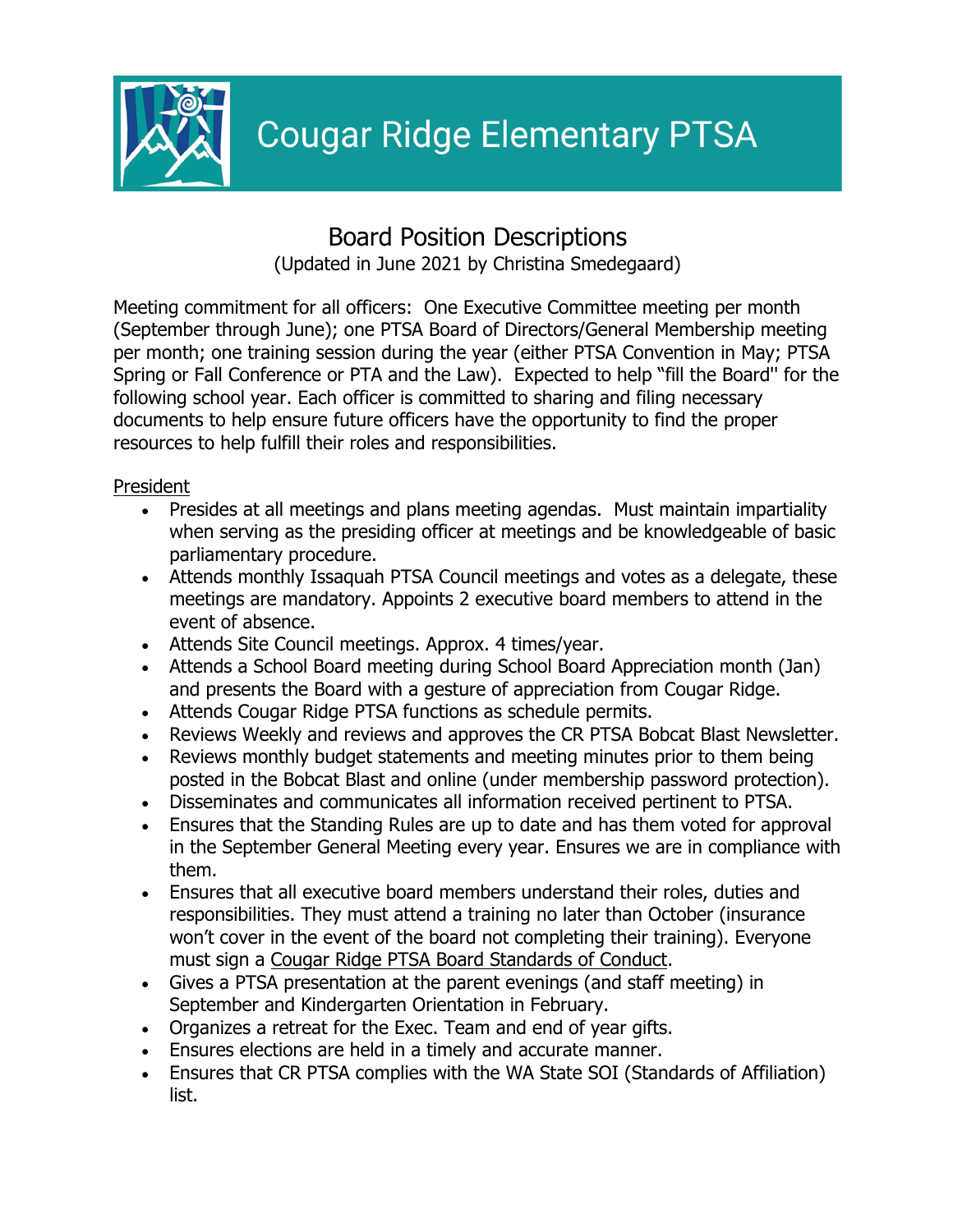- Has authorization and must co-signs all written checks, unless the check is for the President. There are 3 signers: President, Treasurer and Secretary.
- Serves on the Budget Committee together with the Treasurer and another Executive Board member.
- Meets with the Cougar Ridge Principal on a regular basis.
- Co-signs all binding contracts and maintains copies.
- Makes appointments to positions and committees as designated in the Standing Rules with approval of the Executive Committee.
- Serves as the ex-officio member of all committees except the Nominating Committee.
- Appoints no fewer than three members to sit on the Financial Review Committee.
- Attends ISF Luncheon, Award ceremonies (Golden Acorn, Reflections).
- Approves all legislative communications that are disseminated through formal avenues (Weekly, PTSA Bobcat Blast, Website, Bulletin Board, email blasts, etc.). Ensures that PTSA formal communication activities are in line with District, School and PTA guidelines.
- Holds election for Nominating Committee (November, no later than January).
- Holds election for the Executive Committee Slate of Officers in April/May (notification of proposed slate must be posted to the membership in March, 30 or days prior to election).
- Helps to develop Joint PTSA/Cougar Ridge calendar with PTSA Secretary, Principal and staff (May). Works with the Secretary to keep the calendar updated.
- Informs the PTSA Site Council (secretary@issaquahptsa.org), WSPTA (support@wastatepta.org) of newly elected board officers and uploads them into memberplanet in June.

Executive Vice President

- Performs the duties of President(s) in the absence or inability of that officer to serve, including attending Council meetings when necessary.
- Attends PTSA functions as representative when the President(s) is unable to attend.
- Records all motions of the Board of Directors' and General Membership meetings.
- Keeps PTSA Bulletin Board updated and manages Bulletin Board space.
- Works with Awards Chair to submit Standards of Excellence application.
- Manages All School Grant, Grade Level Grant applications and helps and Grant Writing: a calendar with 4 deadlines is shared online and with the staff and Executive Board.
- Presents all Grants to the Executive Board and for approval at General Membership meetings.
- In charge of organizing school supplies.

# **Secretary**

- Keeps accurate minutes of all meetings.
- At meetings, handles attendance and determines the existence of quorum.
- Places notice of the BOD/GM meetings on the Cougar Ridge PTSA Website each month including highlights of the agenda.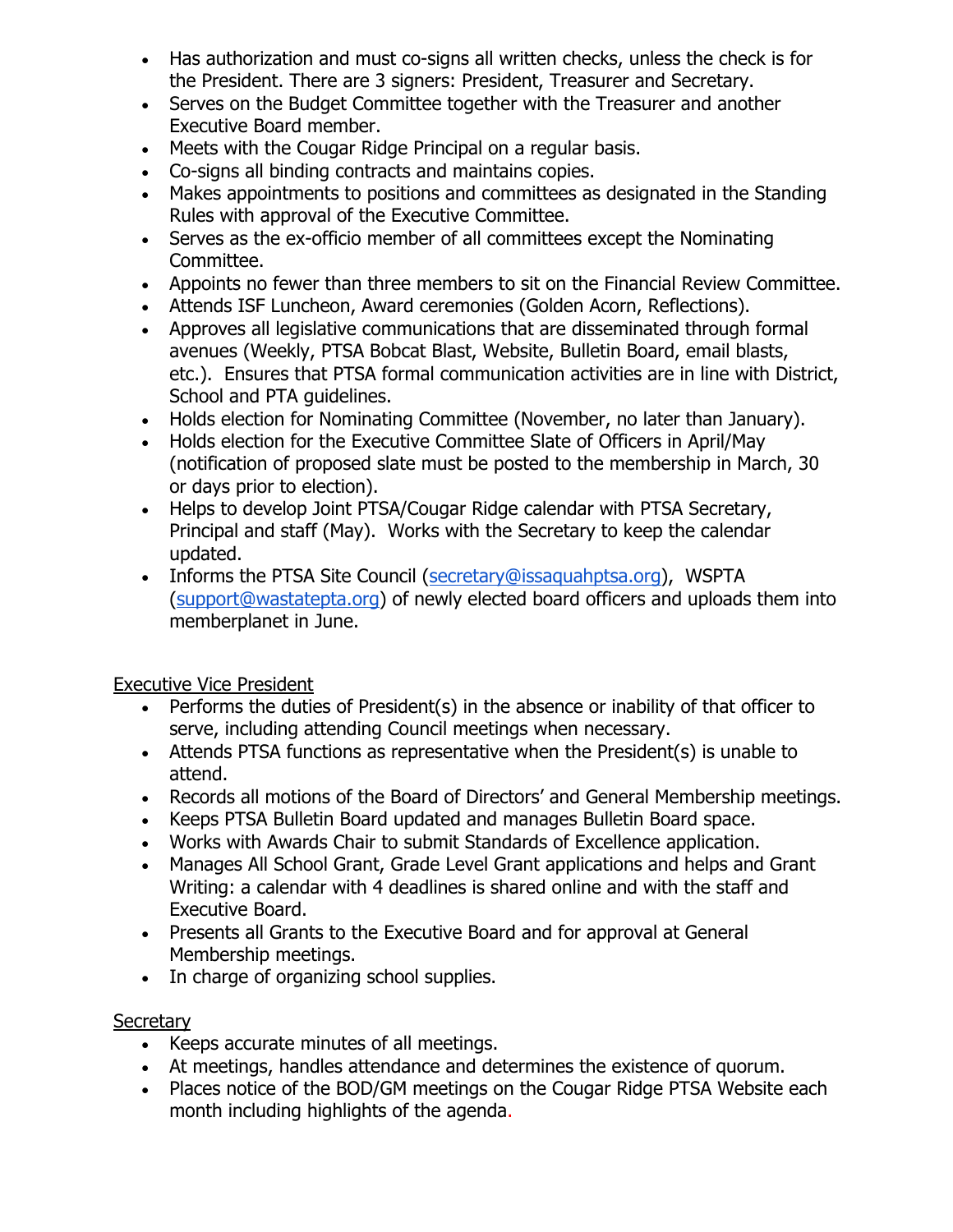- Notifies the President of any unfinished business and is responsible for correspondence as designated by the President.
- Keeps a complete roster of membership of all standing and special committees.
- Maintains record of PTSA equipment.
- Helps to develop Joint PTSA/Cougar Ridge calendar with PTSA President(s), Principal and staff (May). Works with the President(s) to keep the calendar updated.
- Updates the organizational chart and makes sure it is updated on our website.

#### **Treasurer**

- Keeps accurate financial records at all times: receives and deposits monies promptly into an authorized account, issues receipts accordingly and disburses monies from the authorized account according to the approved annual budget.
- Coordinates the deposit and disbursement of all funds that are generated by the Opening Day packets (membership, yearbook, gift-a-book).
- Presents a written financial statement at each regular meeting and at other times as required by the President(s).
- Serves as chairperson of the Budget Committee, including presenting the proposed budget to membership.
- Prepares the federal tax return and other state returns.
- Provides all financial records if requested by the President of the Board of Directors' members.
- Closes books on June 30 $\text{m}$  and submits the books and records for audit to a qualified accountant or financial review committee of no fewer than three members appointed by the President(s).
- Keeps a record of all Fund Requests.
- Maintains copies of binding contracts.
- Attends PTA training for Treasurers.
- Files required tax return and non-profit business-related documents.

#### Vice President of Outreach

- Organizes sign-up genius for volunteers as Kindergartener bus chaperones, first days of school.
- Liaison to the Executive Committee for these committees: Financial Review, Special Services, Newcomers, Back to School Social, Caring Through Sharing, Gift-a-book, Festival of Cultures, Issaquah Schools Foundation, Book Fair, Spiritwear, Spooky Spaghetti Fall Social.
- Reports on liaison committees at Executive Committee and General Membership meetings.
- Approves all formal communication to Cougar Ridge membership by liaison committee chairs (Weekly, PTSA Connection, etc.).
- Responsible for making sure liaison committee chair duties have been completed in a timely manner, including website updates, which are made by the VP of Outreach.
- Meets with chairpersons before and after each event to go through expectations, budget and final assessments/recommendations. These assessments will be used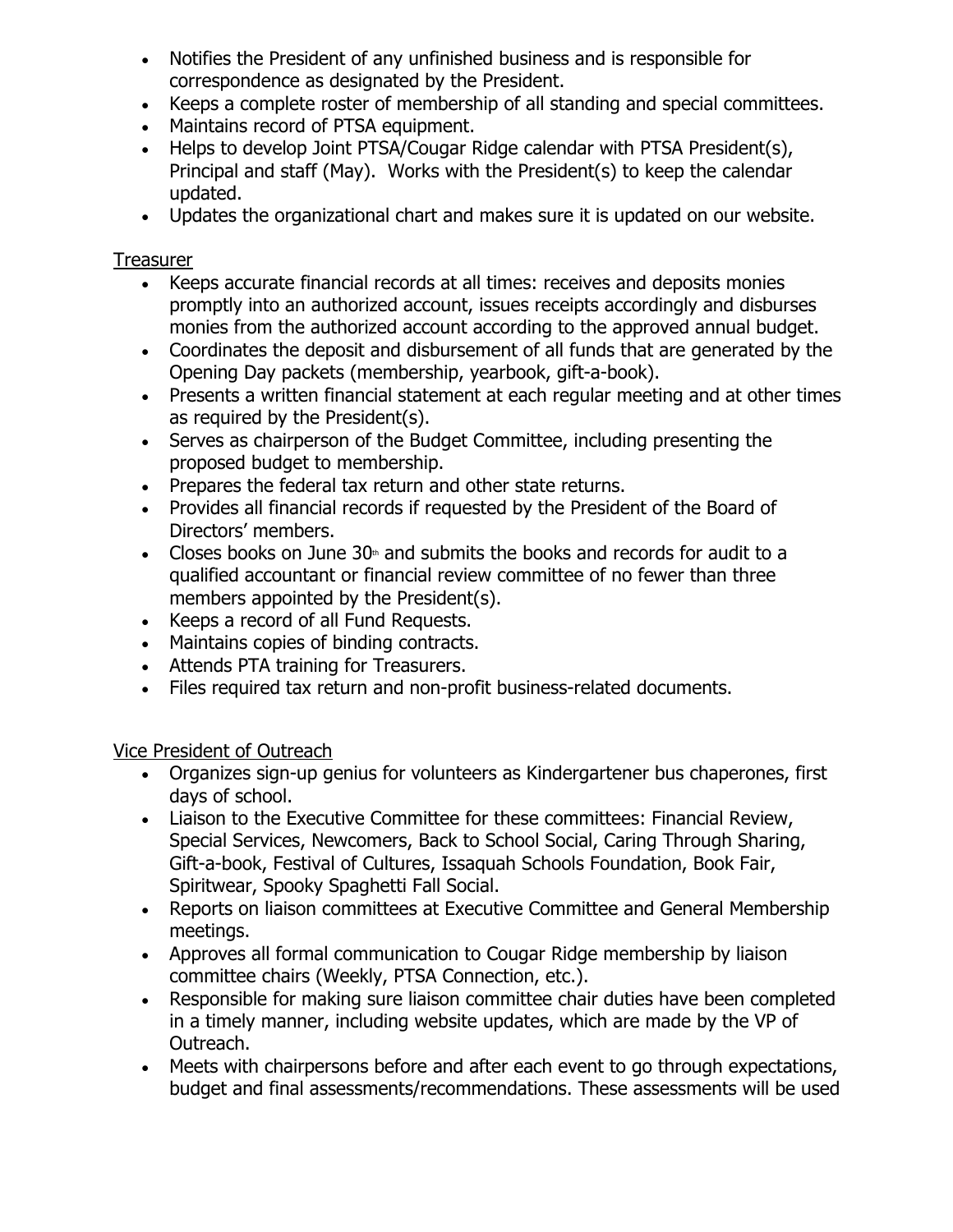for the development and planning for the next year's event and is a valuable resource to have access to on our G-suite drive.

## Vice President of Fundraising and Membership

- Liaison to the Executive Committee for these committees: Spring Social Fundraiser, Walk-a-Thon.
- Creates campaigns to promote the PTSA and membership.
- Manages the memberships and updates the active member numbers in Member Planet via our website Our School Pages.
- Reports on liaison committees at Executive Committee and General Membership meetings.
- Approves all formal communication to Cougar Ridge membership by liaison committee chairs (Weekly, PTSA Connection, etc.).
- Responsible for making sure liaison committee chair duties have been completed in a timely manner, including website updates which are made by the VP of Ways and Means.

## Vice President of Communications

- Liaison to the Executive Committee for these committees: Room Parent Coordinator, Legislation, Newsletter Coordinator, Webmaster, Database Administrator, Language Liaison, Opening Day Packets, Student Directory, Yearbook and Volunteers for Issaquah Schools.
- Reports on liaison committees at Executive Committee and General Membership meetings.
- Approves all formal communication to Cougar Ridge membership by liaison committee chairs (Weekly, PTSA Bobcat Blast, etc.).
- Responsible for making sure liaison committee chair duties have been completed in a timely manner, including website updates which are made by the VP of Communications.

#### Vice President of Programs

- Liaison to the Executive Committee for these committees: Parent Education, Student Council, Art Fair/Spring Arts Walk, Chess Club, Destination Imagination, Fitness Nights, Lego Robotics Club, Read-Ins, Art Reflections, Science Fair.
- Reports on liaison committees at Executive Committee and General Membership meetings.
- Approves all formal communication to Cougar Ridge membership by liaison committee chairs (Weekly, PTSA Bobcat Blast, etc.).
- Responsible for making sure liaison committee chair duties have been completed in a timely manner, including website updates which are made by the VP of Programs.

# Vice President of Service and Recognition

• Liaison to the Executive Committee for these committees: Awards (including Golden Acorn and Outstanding Advocate, and Standards of Excellence),